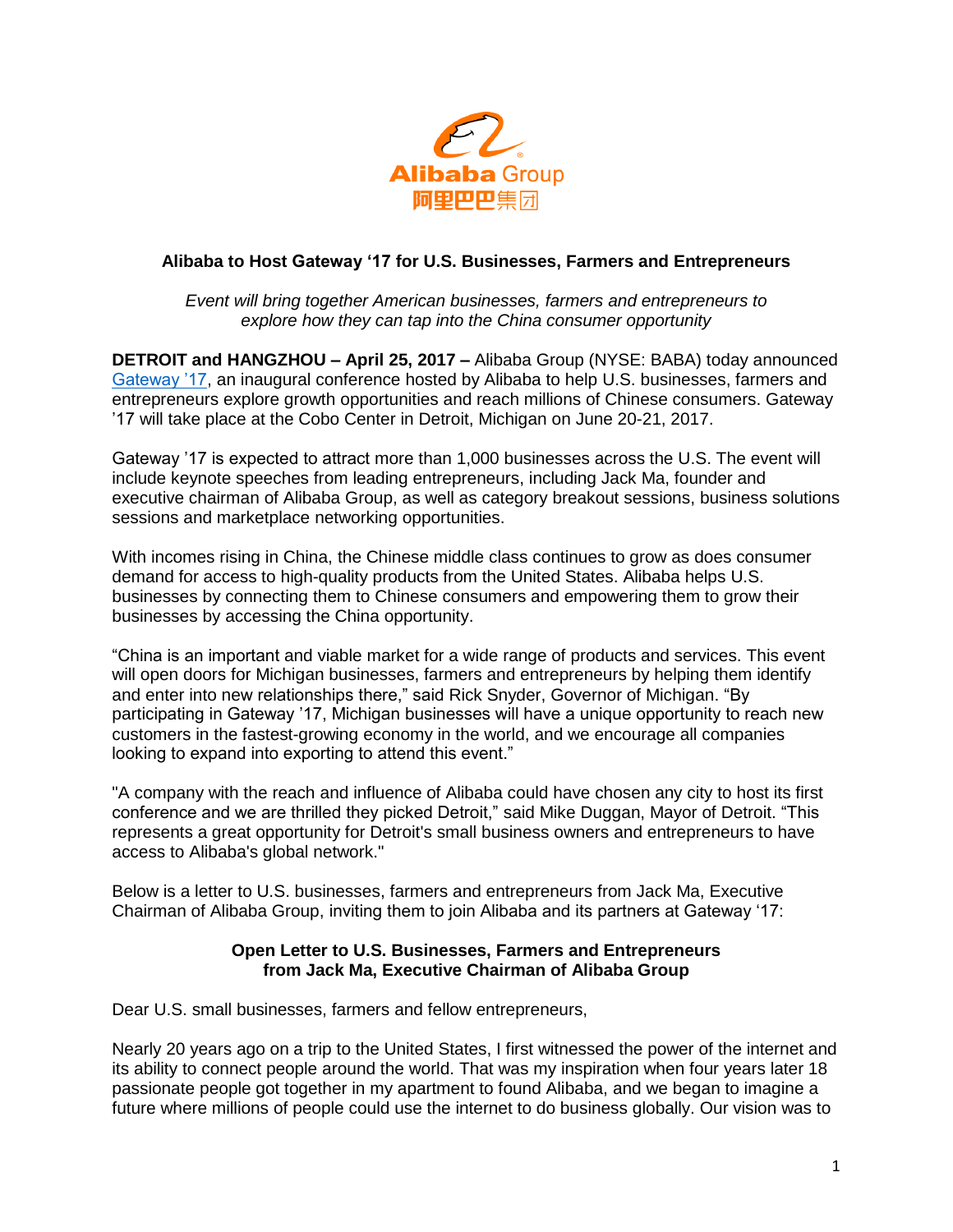level the playing field so that any individual – no matter how big or small – could use the power of a connected world to grow a business and succeed.

From that humble origin in 1999, Alibaba has become a worldwide leader in e-commerce. Two years ago, we made it our goal to help U.S. entrepreneurs and businesses sell their goods to the growing Chinese consumer class. Since then, we have helped thousands of American businesses do just that, and we believe this is only the beginning.

The Chinese market presents tremendous opportunities for U.S. small businesses and farmers to grow their businesses, and in turn, create more U.S. jobs. China's middle-class population is projected to exceed 600 million by 2022, or nearly twice the size of the entire U.S. population. Last year, China surpassed the U.S. as the world's largest retail market, with spending topping U.S. \$4.84 trillion. By next year, China's online spending will be greater than the rest of the world combined. At Alibaba, we want to help you take advantage of this appetite for consumption through our e-commerce marketplaces.

For those of you who are not familiar, Alibaba operates marketplaces that connect buyers and sellers. Think of us as a virtual mall with nearly half a billion shoppers buying from sellers that operate their own online storefronts. With most Chinese consumers today shopping from a cell phone, getting to our virtual mall is as easy as clicking on the mobile app that people carry in their pocket. We are already a gateway for thousands of global brands, retailers and companies to sell to Chinese consumers. And we want to expand that gateway – level the playing field – to make it easy for American entrepreneurs, small businesses and farmers alike to take advantage of the China opportunity.

On June 20-21, we will host an event in Detroit to share more about this opportunity and how we can work together to help American small businesses grow. The two-day event, *Gateway '17*, will fittingly take place in Detroit – home to some of America's greatest ingenuity and innovation.

Today, Alibaba works closely with many small and medium-sized businesses who have capitalized on the growing demand in China. Peter Verbrugge, a third-generation cherry farmer from the Pacific Northwest, is one of many examples. Through Alibaba, he has successfully sold tons of his delicious cherries to Chinese consumers. A New York City boutique, Stadium Goods, has seen business take off by selling coveted collectible sneakers to sports fans across China – their growth has enabled them to expand their team by more than 50 percent. LuckyVitamin, a third generation family-owned business that started as a corner drugstore serving a small town just outside of Philadelphia, is now able to offer over 10,000 products to Chinese consumers.

These are just a few of the many stories that inspire us to continue pursuing our mission of making it easy to do business anywhere. Every day we strive to help fellow entrepreneurs achieve their dreams. At *Gateway '17*, we want to show you how Alibaba can help make your dreams come true.

I hope to see you in Detroit in June.

Sincerely,

Jack Ma Executive Chairman, Alibaba Group